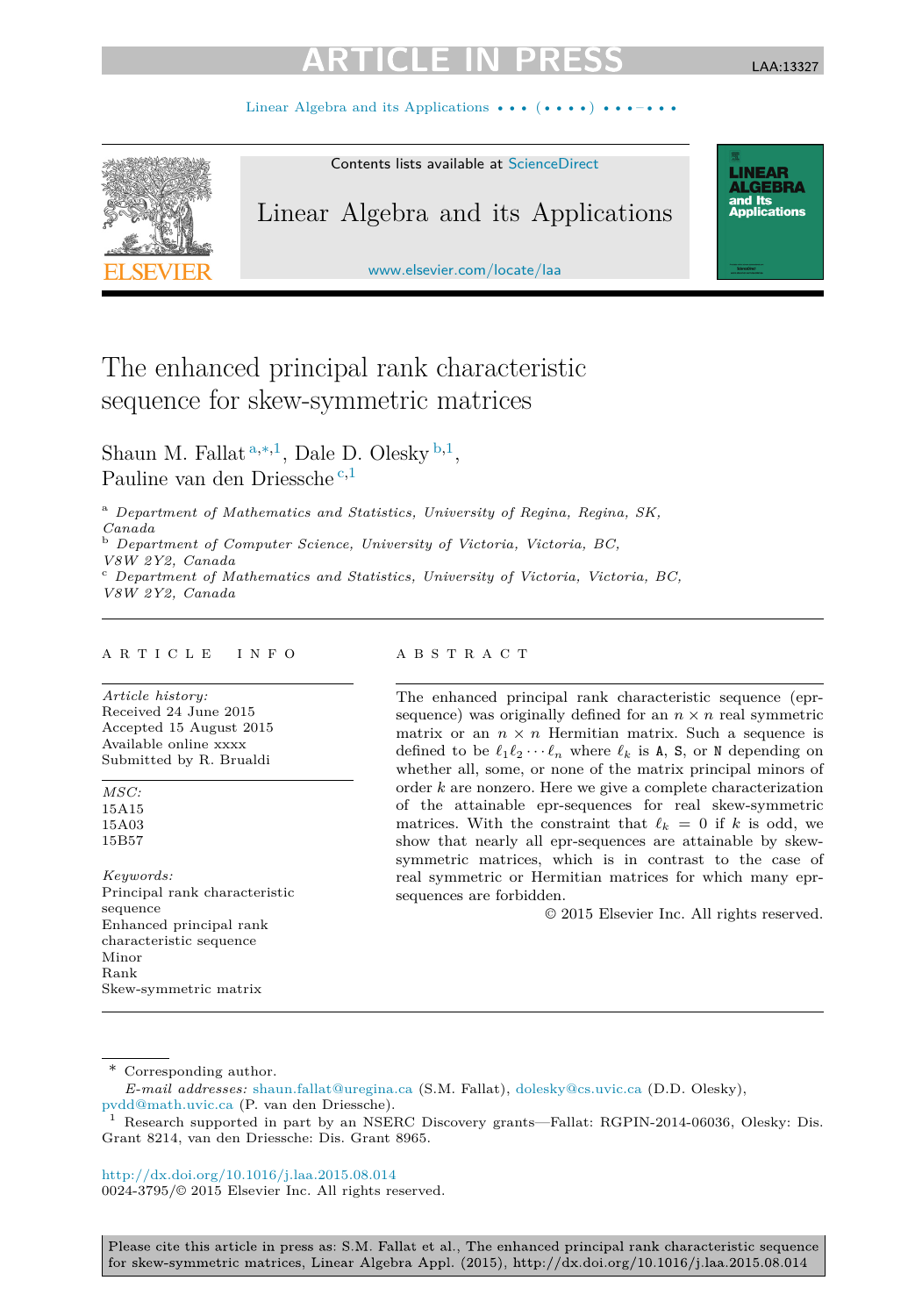## ICI E IN

<span id="page-1-0"></span>

2 *S.M. Fallat et al. / Linear Algebra and its Applications* ••• (•••••) •••–•••

#### 1. Introduction

For a symmetric matrix over a field *F* or a complex Hermitian matrix, Brualdi et al. [\[2\]](#page-11-0) and Barrett et al. [\[1\]](#page-11-0) defined and studied the principal rank characteristic sequence, which records with a 1 or a 0 whether or not there is a full rank principal submatrix of each order. This concept was extended (or enhanced) in [\[3\]](#page-11-0) by broadening the measure contained within the elements of a principal rank characteristic sequence. Accordingly this sequence considers the presence or absence of such a principal submatrix, via three possibilities in the following definition.

**Definition 1.1.** The *enhanced principal rank characteristic sequence of a matrix*  $B \in F^{n \times n}$ is the sequence (epr-sequence)  $\text{epr}(B) = \ell_1 \ell_2 \cdots \ell_n$  where

 $\ell_k =$  $\sqrt{ }$  $\int$  $\sqrt{2}$ A if all  $k \times k$  principal minors of the given order are nonzero; S if some but not all  $k \times k$  principal minors are nonzero; N if none of the  $k \times k$  principal minors are nonzero, i.e., all are zero.

We are interested in which epr-sequences are *attainable* by skew-symmetric matrices over R, that is, are realized as the epr-sequence of some skew-symmetric matrix.

Brualdi et al. [\[2\]](#page-11-0) introduced the definition of a pr-sequence for a real symmetric matrix as a simplification of the principal minor assignment problem as stated in  $[6]$ . The study of epr-sequences provides additional information that may be helpful in work on the principal minor assignment problem, while remaining somewhat tractable.

For  $B \in \mathbb{R}^{n \times n}$  and  $\alpha, \beta \subseteq \{1, 2, \ldots, n\}$ , the submatrix of *B* lying in rows indexed by  $\alpha$ and columns indexed by  $\beta$  is denoted by  $B[\alpha, \beta]$ . Further, the complementary submatrix obtained from *B* by deleting the rows indexed by  $\alpha$  and columns indexed by  $\beta$  is denoted by  $B(\alpha, \beta)$ . If  $\alpha = \beta$ , then the principal submatrix  $B[\alpha, \alpha]$  is abbreviated to  $B[\alpha]$ , while the complementary principal submatrix is denoted by  $B(\alpha)$ . The complement of  $\alpha$  is denoted by  $\alpha^c$ .

For  $B \in \mathbb{R}^{n \times n}$ , we let  $\sigma(B)$  denote the multiset of eigenvalues of *B*, and we denote the rank of *B* by rank(*B*). Following the notation in [\[1\],](#page-11-0) we let  $\ell_i \cdots \ell_j$  indicate that the (complete) sequence may be repeated as many times as necessary (or may be omitted entirely). All matrices considered here are skew-symmetric over  $\mathbb R$  and of order  $\geq 2$  (since for  $n = 1$  the only case is  $epr(0) = N$ .

### *1.1. Basic facts on the epr-sequences of skew-symmetric matrices*

This section contains some key fundamental facts on skew-symmetric matrices that we connect to properties of their epr-sequences. The fact that a real matrix satisfies  $B = -B<sup>T</sup>$  places significant restrictions on the spectrum of *B*, the rank of *B*, and the quadratic form  $x^T B x$ , for  $x \in \mathbb{R}^n$ . For instance, as is well known, if  $Bx = \lambda x$  and  $x \neq 0$ , then  $\lambda = ik$  for some  $k \in \mathbb{R}$ , i.e.,  $\lambda$  is pure imaginary. Hence, if  $\lambda \in \sigma(B) \cap \mathbb{R}$ , then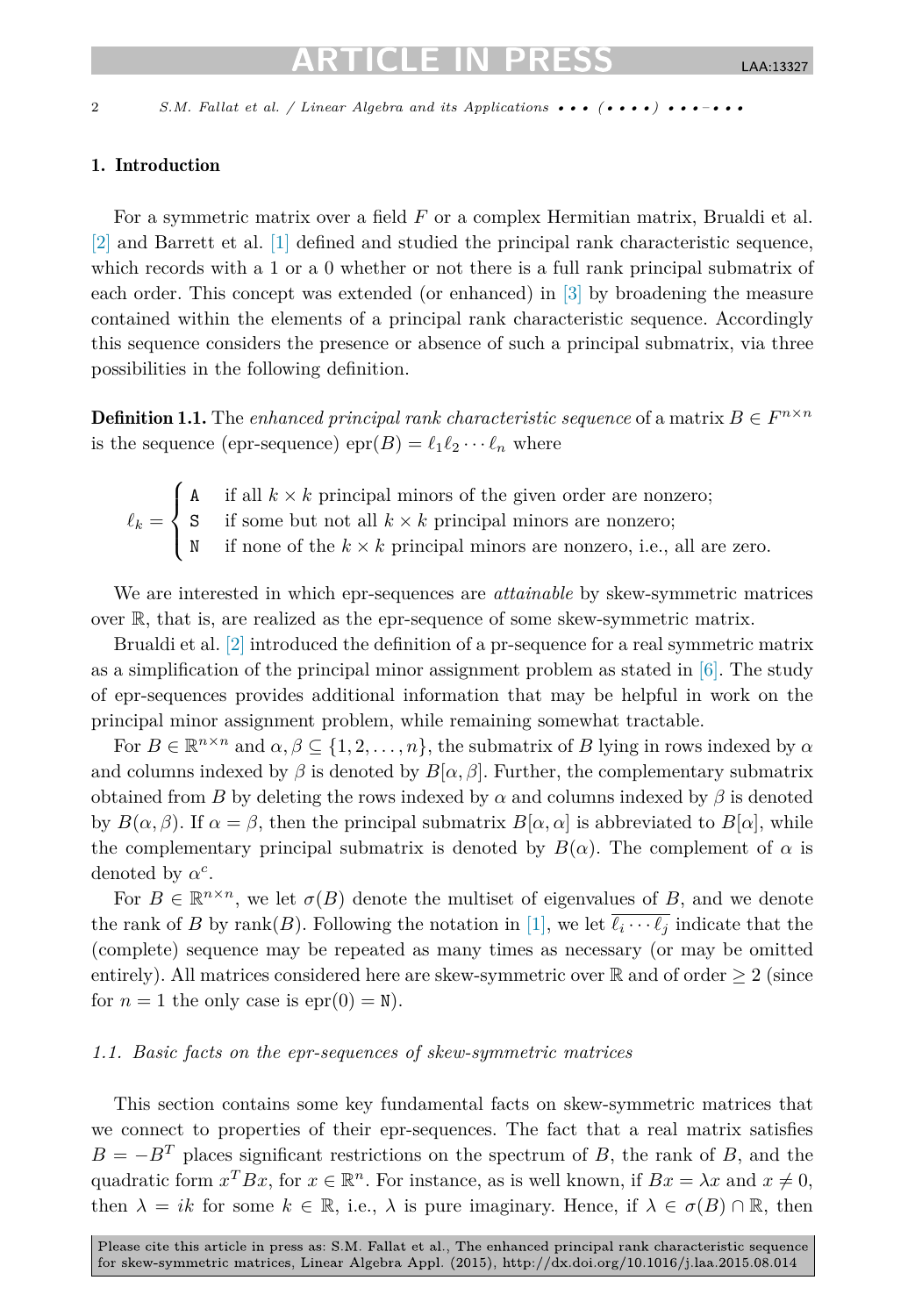<span id="page-2-0"></span> $\lambda = 0$ . Further, when *n* is odd, it follows that *B* must be singular. In particular, since *B* is normal,  $rank(B)$  is always an even number.

Since the property of being skew-symmetric is inherited by principal submatrices, all odd order principal submatrices of *B* are singular. Equivalently,  $\ell_k = N$  whenever *k* is odd. Thus the epr-sequence of any real skew-symmetric matrix begins with N and ends with either N or A depending on whether or not *B* is singular. Also note that if the epr-sequence of a skew-symmetric matrix begins with NA, then all of its off-diagonal entries are nonzero.

The next property discussed here is analogous to the fact that the rank of a symmetric matrix *B* is determined by the order of the largest invertible principal submatrix of *B*. This property is called the *principal rank property* in [\[4\].](#page-11-0) Indeed, by [4, [Lemma 6.4\],](#page-11-0) the same property holds for skew-symmetric matrices. That is, if the rank of a skewsymmetric matrix is  $k$ , then  $B$  contains a  $k \times k$  principal submatrix of full rank. This so-called principal rank property is needed to prove the next fact on the epr-sequences of skew-symmetric matrices. The proof is essentially the same as in [1, [Theorem 2.1\],](#page-11-0) and is omitted here.

**Theorem 1.2.** *Suppose*  $B \in \mathbb{R}^{n \times n}$  *is a skew-symmetric matrix,*  $\text{epr}(B) = \ell_1 \cdots \ell_n$ *, and*  $\ell_k = \ell_{k+1} = \mathbb{N}$  for some k. Then  $\ell_i = \mathbb{N}$  for all  $i \geq k$ . (That is, if an epr-sequence of a *matrix ever has* NN*, then it must have only* N*s from that point onward.)*

It is an easy consequence of Theorem 1.2 that if  $\ell_k = N$  for some *k* with *k* even, then  $\ell_i = N$  for all  $i \geq k - 1$ .

Jacobi's determinantal identity is now used to relate the epr-sequence of a nonsingular matrix to that of its inverse. This implies that most epr-sequences that end in A may be grouped in natural pairings.

**Theorem 1.3.** *(See* [3, *Theorem 2.4*].*) If*  $epr(B) = \ell_1 \ell_2 \cdots \ell_{n-1} A$ *, then*  $epr(B^{-1}) =$  $\ell_{n-1}\ell_{n-2}\cdots\ell_1$  A *(i.e., the sequence is reversed except for the last* A*)*.

The following bordering result is very useful for extending existing epr-sequences.

**Proposition 1.4.** *If B is an*  $(n-1) \times (n-1)$  *real skew-symmetric matrix and x is a real*  $vector in \mathbb{R}^{n-1}, then$ 

$$
M = \left[\begin{array}{c|c} B & x \\ \hline -x^T & -x^T Bx \end{array}\right] \in \mathbb{R}^{n \times n}
$$

*is skew-symmetric. In addition:*

- 1. If x is in the column space of B, then  $\text{rank}(M) = \text{rank}(B)$ .
- 2. If x is not in the column space of B, then  $rank(M) = rank(B) + 2$ .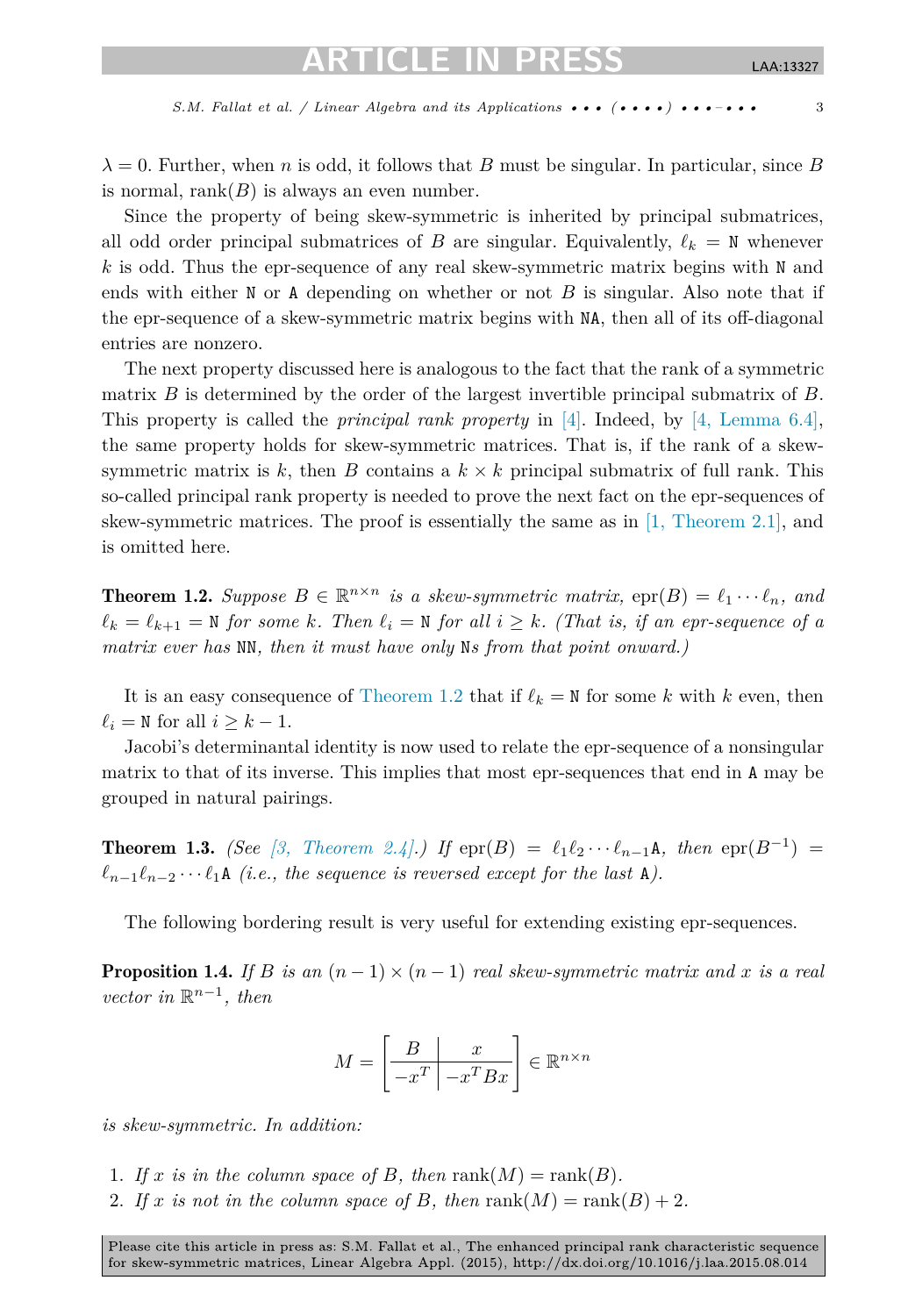## IEIN

4 S.M. Fallat et al. / Linear Algebra and its Applications ••• (••••) •••–•••

**Proof.** Observe that with *B* skew-symmetric, the quadratic form  $x^T B x = (x^T B x)^T =$  $x^T B^T x = -(x^T B x)$ . Since both *x* and *B* are real, it follows that  $x^T B x = 0$ . Thus *M* is skew-symmetric. Let  $S = \frac{I_0}{T_1}$  $-y^T\mid 1$  $\overline{ }$ , partitioned conformally with  $M$ , where  $x = By$ . Then observe that

$$
SMS^T = \left[\begin{array}{c|c} B & 0 \\ \hline 0 & 0 \end{array}\right],
$$

which establishes statement *1*.

For statement 2, rank $(M) \geq \text{rank}(B) + 1$ , and since B is bordered by one row and column, rank $(M)$  < rank $(B)$  + 2. The result follows by noting that the rank of a skewsymmetric matrix must be even.  $\square$ 

Next we list the epr-sequences of some  $n \times n$  real skew-symmetric matrices, which we first define.

- Let  $O_n$  denote the  $n \times n$  zero matrix.
- Let  $T_n$  denote the  $n \times n$  tridiagonal skew-symmetric matrix with every superdiagonal entry equal to 1, every subdiagonal entry equal to  $-1$ , and every other entry 0.
- Let  $F_n$  denote an  $n \times n$  skew-symmetric matrix with all off-diagonal entries from the set  $\{-1, 1\}$ , which is sometimes known as a  $(-1, 1)$  tournament matrix. Then using [5, [Proposition 1\],](#page-11-0)  $\det(F_n) = 0$  if and only if *n* is odd.
- Let  $S_n$  denote the  $n \times n$  skew-symmetric matrix with every entry in the first row (except the first) equal to 1, every entry in the first column (except the first) equal to  $-1$ , and every other entry 0.

**Observation 1.5.** The following epr-sequences can be easily verified, with  $\bigoplus$  denoting the *direct sum of matrices.* For *example,* the *descriptions* for *both*  $\text{epr}(T_n)$  *and*  $\text{epr}(F_n)$  *follow from straightforward induction arguments.*

- $\bullet$  epr $(O_n) = \overline{\mathbb{N}}$ .
- epr $(T_n) = \overline{\text{NSNA}}$  *if n is even*,  $\overline{\text{NSN}}$  *if n is odd.*
- epr $(F_n) = \overline{NA}$  *if n is even*,  $\overline{NAN}$  *if n is odd.*
- $\exp(S_n) = \text{NSN}$  *for*  $n \geq 3$ *.*
- $\operatorname{epr}(T_2 \bigoplus T_2 \bigoplus O_{n-4}) = \text{NSNSN}$  *for*  $n \geq 5$ *.*

We now exhibit the complete list of attainable epr-sequences for skew-symmetric matrices of orders up to 6. Accompanying numerical examples are displayed in [Appendix A,](#page-10-0) at the end of this paper.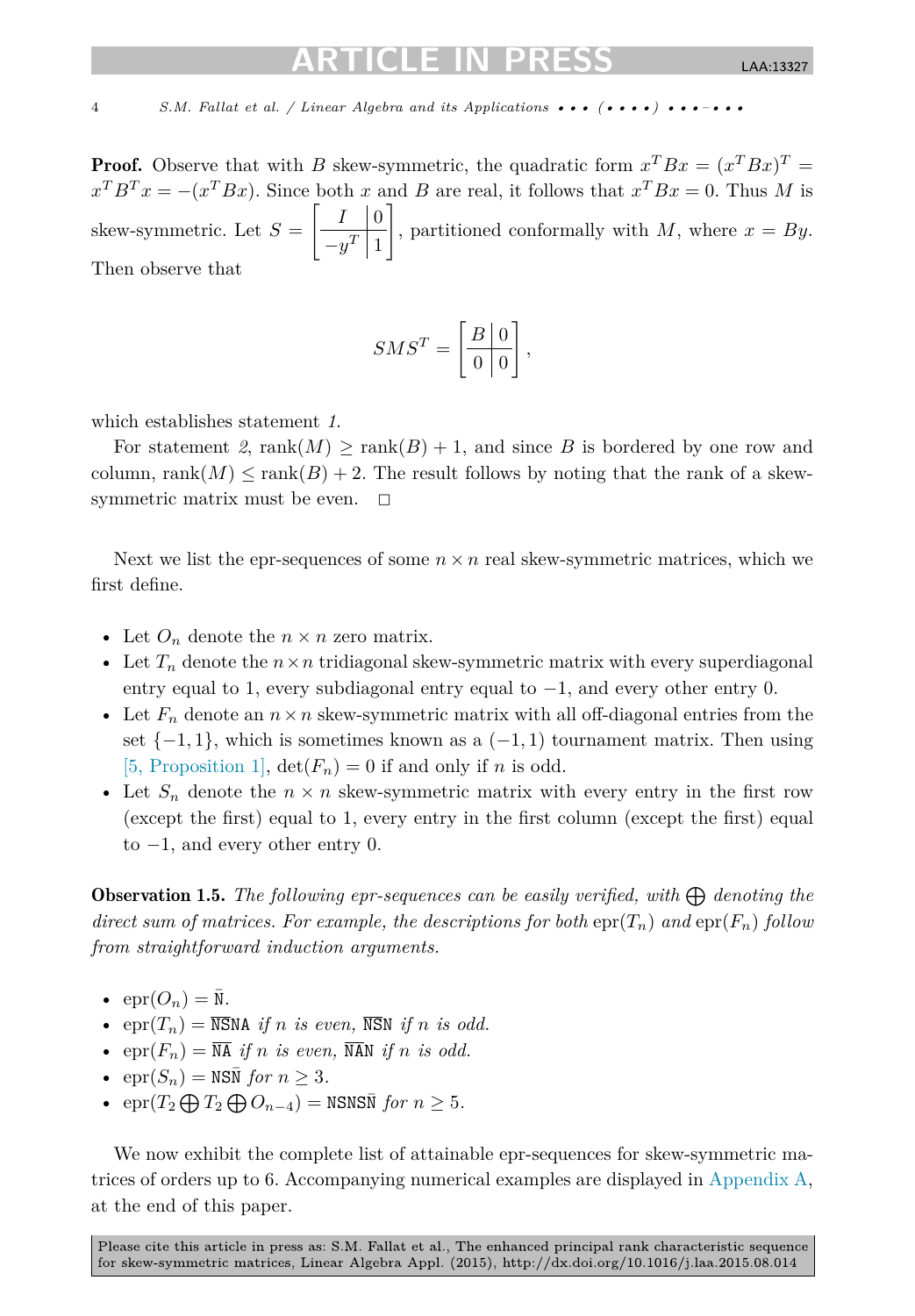<span id="page-4-0"></span>*S.M. Fal lat et al. / Linear Algebra and its Applications ••• (••••) •••–•••* 5

1 I S 1 I

| All attainable epr-sequences through $n = 6$ . |            |             |              |               |
|------------------------------------------------|------------|-------------|--------------|---------------|
| $n=2$                                          | $n=3$      | $n=4$       | $n=5$        | $n=6$         |
| NN                                             | NNN        | NNNN        | <b>NNNNN</b> | <b>NNNNNN</b> |
| NΑ                                             | NAN        | NANN        | NANNN        | NANNNN        |
|                                                | <b>NSN</b> | NANA        | <b>NANAN</b> | NANANN        |
|                                                |            | NSNN        | NSNNN        | NANANA        |
|                                                |            | <b>NSNA</b> | NSNSN        | NSNNNN        |
|                                                |            |             | NSNAN        | NSNSNN        |
|                                                |            |             | <b>NANSN</b> | NSNSNA        |
|                                                |            |             |              | NSNANN        |
|                                                |            |             |              | <b>NSNANA</b> |
|                                                |            |             |              | NANSNN        |
|                                                |            |             |              | NANSNA        |

Table 1 suggests that every epr-sequence is attainable by a real skew-symmetric matrix provided that the sequence has every odd entry equal to N, satisfies [Theorem 1.2,](#page-2-0) and ends in N or A. We now develop methods to prove this claim, which is stated precisely in [Theorem 3.3](#page-8-0) below.

#### 2. Probabilistic methods and bordering

Table 1

In this section we employ a probabilistic method (see  $[3, \text{ Section 4}]$ ) to establish a mechanism for bordering a given skew-symmetric matrix over R, and predicting the derived enhanced principal rank characteristic sequence of the larger matrix based in part on the epr-sequence of the embedded matrix.

**Lemma 2.1.** *Suppose B is an*  $(n-1) \times (n-1)$  *a skew-symmetric matrix. Assume*  $epr(B)$  =  $\ell_1 \ell_2 \cdots \ell_{n-1}$  *with no consecutive* Ns. Then there exists a skew-symmetric matrix  $M \in$  $\mathbb{R}^{n \times n}$  such that the epr-sequence of M is  $\ell'_1 \ell'_2 \cdots \ell'_n$ , where  $\ell'_n = \mathbb{N}$ ,  $\ell'_k = \mathbb{N}$  for k odd, and for k even, with high probability,  $\ell'_k = A$  if  $\ell_k = A$  and  $\ell'_k = S$  if  $\ell_k = S$  (where  $2 \leq k \leq n-1$ .

Proof. Given *B* as above, set

$$
M = \left[\begin{array}{c|c} B & x \\ \hline -x^T & -x^T Bx \end{array}\right] \in \mathbb{R}^{n \times n},
$$

where  $x = By$  for a randomly chosen vector *y* in  $\mathbb{R}^{n-1}$ . Observe that by [Proposition 1.4](#page-2-0) rank $(M)$  = rank $(B)$ , and since  $x^T B x = 0$ , it follows that *M* is a singular skew-symmetric matrix. Thus,  $\ell'_n = N$  and  $\ell'_k = N$  for *k* odd.

Now suppose  $2 \leq k \leq n-1$  and k is even. Since epr(B) contains no consecutive Ns, it follows that  $\ell_k$  is either **A** or **S**. If  $\ell_k = S$ , then  $\ell'_k = S$  follows trivially. On the other hand, if  $\ell_k = \texttt{A}$ , then let *C* be any  $k \times k$  principal submatrix of *M*. If *C* lies entirely in *B*, then  $C$  is nonsingular. So assume  $C$  is of the form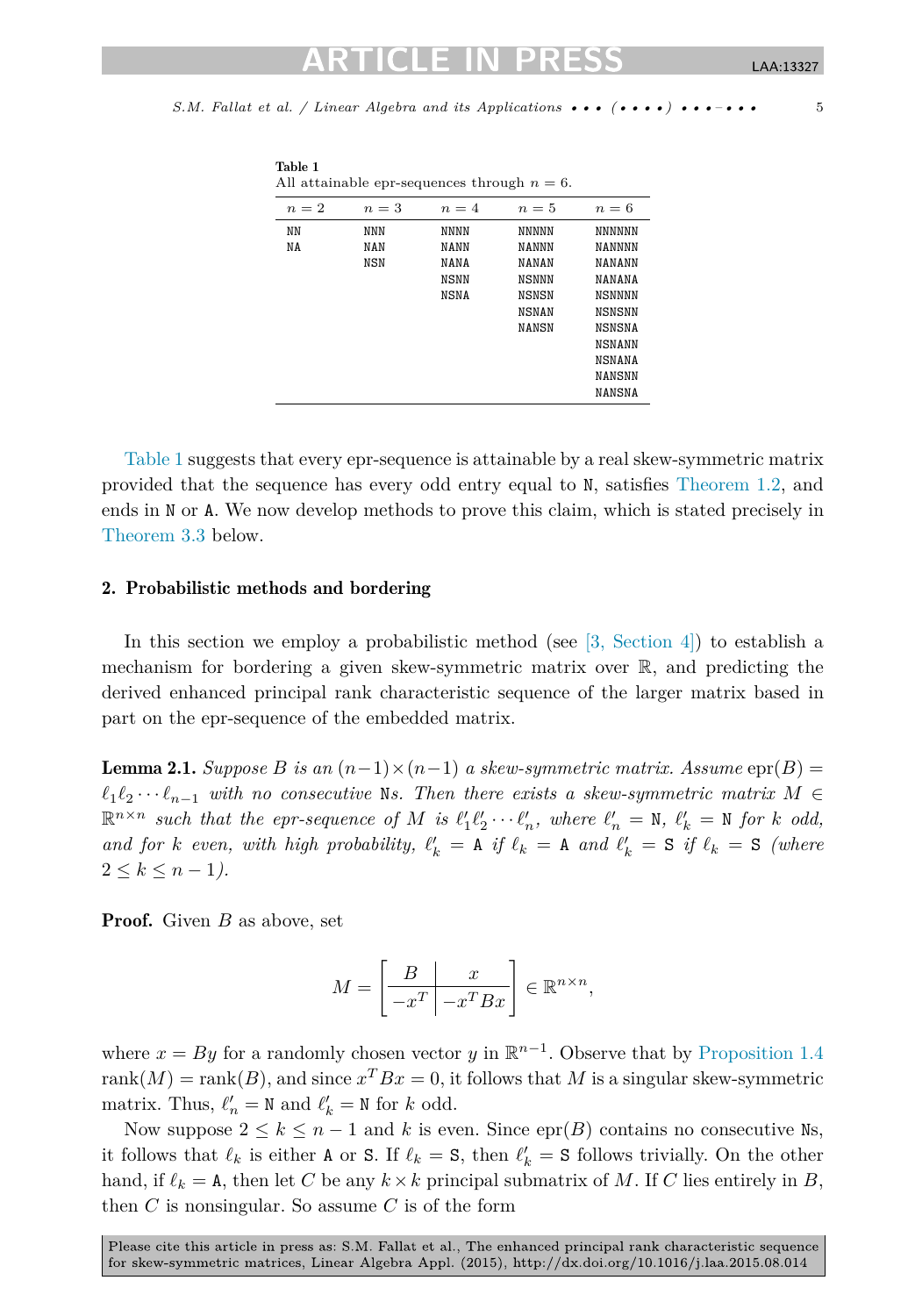## TEIN

<span id="page-5-0"></span>6 S.M. Fallat et al. / Linear Algebra and its Applications ••• (••••) •••-•••

$$
C = \left[\begin{array}{c|c} B' & x' \\ \hline -(x')^T & 0 \end{array}\right],
$$

where  $B'$  is a  $(k-1) \times (k-1)$  principal submatrix of  $B$  and  $x'$  is the appropriately chosen sub-vector of *x*. Since  $k-1$  is odd, it follows that  $rank(B') \leq k-2$ . In fact, we claim that  $rank(B') = k - 2$ . If equality does not hold, that is  $rank(B') \leq k - 3$ , then since  $k-3$  is odd, actually  $rank(B') \leq k-4$ . Since  $k < n, B'$  is a proper principal submatrix of *B*, and hence *B*<sup> $\prime$ </sup> lies in a  $k \times k$  principal submatrix of *B*, say *B*<sup> $\prime\prime$ </sup>. In this case rank $(B'') \leq \text{rank}(B') + 2 \leq k - 4 + 2 = k - 2$ . Hence *B*<sup> $\prime\prime$ </sup> is singular, which contradicts the fact that  $\ell_k = A$ . Therefore,  $\text{rank}(B') = k - 2$ , so with high probability, the sub-vector  $x'$  does not lie in the column space of  $B'$ . In other words, with high probability, rank $(C)$  = rank $(B')$  + 2 = k. Hence, with high probability,  $\ell'_{k}$  = A.  $\Box$ 

For *n* even, the next result allows an **A** to be appended to an epr-sequence of an  $(n-1) \times (n-1)$  skew-symmetric matrix as long as its epr-sequence does not contain consecutive Ns.

**Lemma 2.2.** For *n* even, let *B* be an  $(n - 1) \times (n - 1)$  skew-symmetric matrix with  $\text{erf}(B) = \ell_1 \ell_2 \cdots \ell_{n-1}$  with no consecutive Ns. Then there exists a skew-symmetric matrix  $M \in \mathbb{R}^{n \times n}$  such that the epr-sequence of M is  $\ell'_1 \ell'_2 \cdots \ell'_n$  where  $\ell'_n = A$ ,  $\ell'_k = N$  for k odd, and for k even, with high probability,  $\ell'_k = A$  if  $\ell_k = A$  and  $\ell'_k = S$  if  $\ell_k = S$  (where  $2 \leq k \leq n-2$ ).

**Proof.** Suppose *n* is even,  $2 \leq k \leq n-2$ , matrix *B* is given as above, and

$$
M = \left[\begin{array}{c|c} B & x \\ \hline -x^T & -x^T Bx \end{array}\right] \in \mathbb{R}^{n \times n},
$$

where x is a randomly chosen vector in  $\mathbb{R}^{n-1}$ . It follows that M is a skew-symmetric matrix and that  $\ell'_{k} = \mathbb{N}$  for *k* odd, and with high probability, rank $(M) = \text{rank}(B) + 2$ . Moreover, since  $epr(B)$  does not contain consecutive Ns, it follows that rank $(B) = n - 2$ and hence with high probability, *M* is of full rank. Now let *k* be even. If  $\ell_k = S$ , then  $\ell'_{k}$  = S follows trivially. If  $\ell_{k}$  = A, let *C* be any  $k \times k$  principal submatrix of *M*. If *C* lies entirely in  $B$ , then  $C$  is nonsingular. So assume  $C$  is of the form

$$
C = \left[ \begin{array}{c|c} B' & x' \\ \hline -(x')^T & 0 \end{array} \right],
$$

where  $B'$  is a  $(k-1) \times (k-1)$  principal submatrix of *B* and  $x'$  is the appropriately chosen sub-vector of *x*. By a similar argument as used in the proof of [Lemma 2.1,](#page-4-0)  $rank(B') = k - 2$ . In other words,  $rank(C) = rank(B') + 2 = k$ . Hence, with high probability,  $\ell'_{k} = A$ .  $\Box$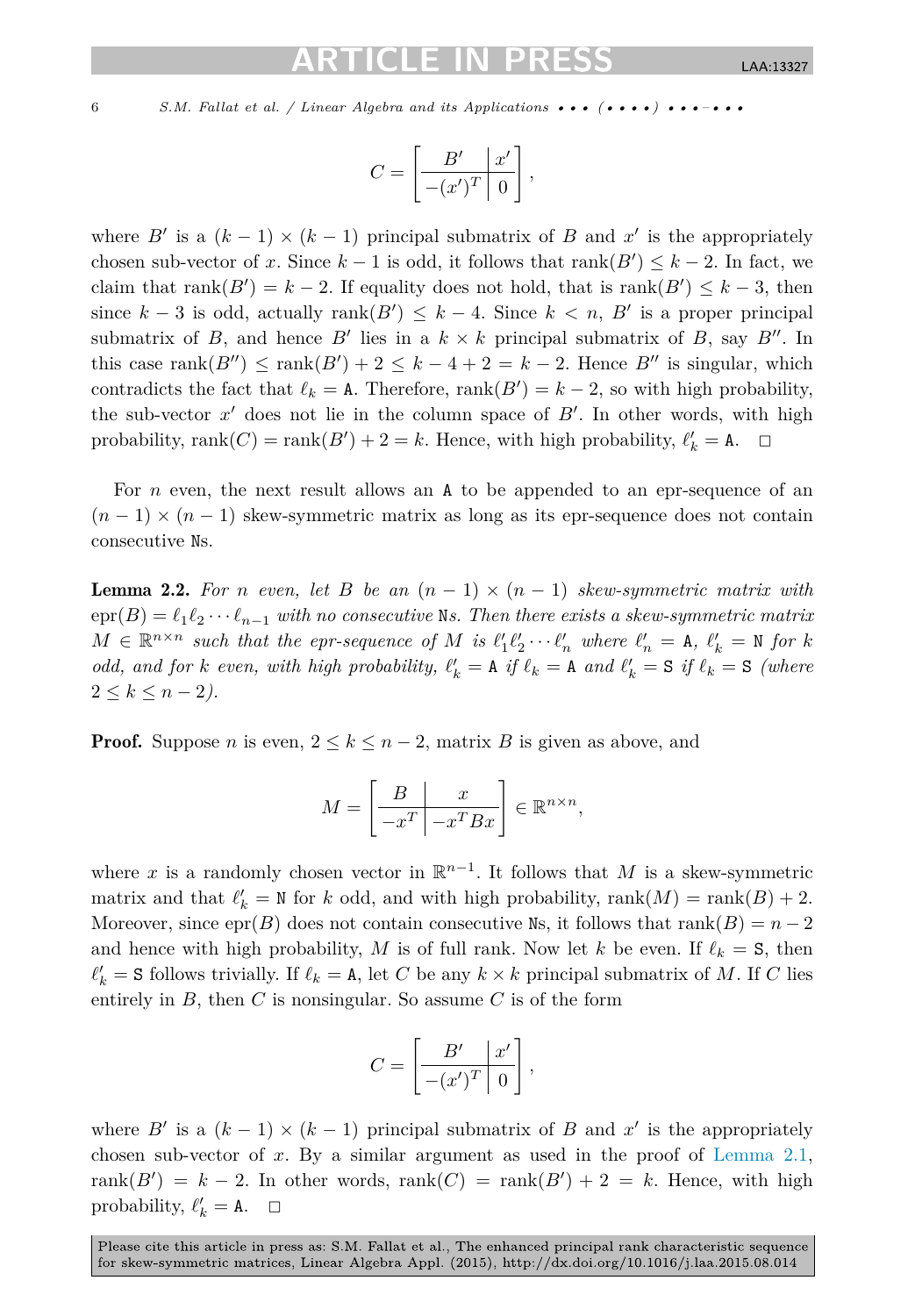<span id="page-6-0"></span>The two previous facts made use of the assumption that the given epr-sequence does not contain consecutive Ns. From [Theorem 1.2](#page-2-0) we know that if an epr-sequence of a matrix ever contains the subsequence NN, then it must have Ns from that point onward. Hence extending such a sequence would have to end in an additional N.

**Proposition 2.3.** Suppose *B* is an  $(n - 1) \times (n - 1)$  skew-symmetric matrix with  $\text{erf}(B) = \ell_1 \ell_2 \cdots \text{NN}$ . Then there exists a skew-symmetric matrix  $M \in \mathbb{R}^{n \times n}$  such that  $the$  *epr-sequence of*  $M$  *is*  $\ell'_1 \ell'_2 \cdots$  NNN *and satisfies the following conditions:* 

- $(i) \ell_k = \ell'_k = \mathbb{N}$  for *k odd*,
- $(iii)$   $\ell_k = S$  *implies that*  $\ell'_k = S$  *for*  $2 \leq k \leq n-3$ *,*
- $(iii)$   $\ell_k = N$  *if and only if*  $\ell'_k = N$  *for*  $2 \leq k \leq n-1$ *, and*
- (*iv*)  $\ell'_k = A$  *implies that*  $\ell_k = A$ *, and*  $\ell_k = A$  *implies that*  $\ell'_k = A$  *with high probability.*

**Proof.** The proof is similar to the previous lemmas in that the matrix *B* is bordered as follows:

$$
M = \left[\begin{array}{c|c} B & x \\ \hline -x^T & -x^T B x \end{array}\right] \in \mathbb{R}^{n \times n},
$$

where  $x = By$  and *y* is a randomly chosen vector in  $\mathbb{R}^{n-1}$ . Suppose  $\text{epr}(M) = \ell'_1 \ell'_2 \cdots \ell'_n$ . By [Proposition 1.4,](#page-2-0)  $rank(M) = rank(B) \leq n-3$ , thus it follows that  $\ell'_{n-2} = \ell'_{n-1} =$  $\ell'_n = N$ . Since *M* is skew-symmetric, *(i)* and *(ii)* are immediate.

For (*iii*), we need only consider k even by (*i*). For the necessity, let  $k \geq 2$  be the smallest even index such that  $\ell_k = N$ . Then the epr-sequence of *B* must contain consecutive Ns from position  $k-1$  through to position  $n-1$ . Thus the rank of *B* is at most  $k-2$ , which implies the rank of *M* is at most  $k-2$  or that the epr-sequence of *M* must contain consecutive Ns from position  $k-1$  through to position *n*, proving the necessity in (*iii*). For the sufficiency, since M contains B it follows that  $\ell'_k = N$  implies  $\ell_k = N$ .

For  $(iv)$ , since M contains B it also follows that  $\ell'_{k} = A$  implies  $\ell_{k} = A$ , proving the first implication. For the second implication in  $(iv)$ , assume that  $\ell_k = A$ . For the sake of a contradiction, assume there exists a  $k \times k$  principal submatrix  $M'$  of  $M$  that is singular. Since  $\ell_k = A$ , M' must include the last row and column of M. That is,

$$
M' = \left[\begin{array}{c|c} B' & x' \\ \hline -(x')^T & 0 \end{array}\right].
$$

Then from the arguments in both of the preceding lemmas,  $rank(B') = k-2$ , from which we conclude that  $M'$  is nonsingular with high probability.  $\Box$ 

Note that the converse of (*ii*) in Proposition 2.3 need not hold. It is possible, though unlikely, that the bordering scheme presented in the proof of Proposition 2.3 does produce

Please cite this article in press as: S.M. Fallat et al., The enhanced principal rank characteristic sequence for skew-symmetric matrices, Linear Algebra Appl. (2015), http://dx.doi.org/10.1016/j.laa.2015.08.014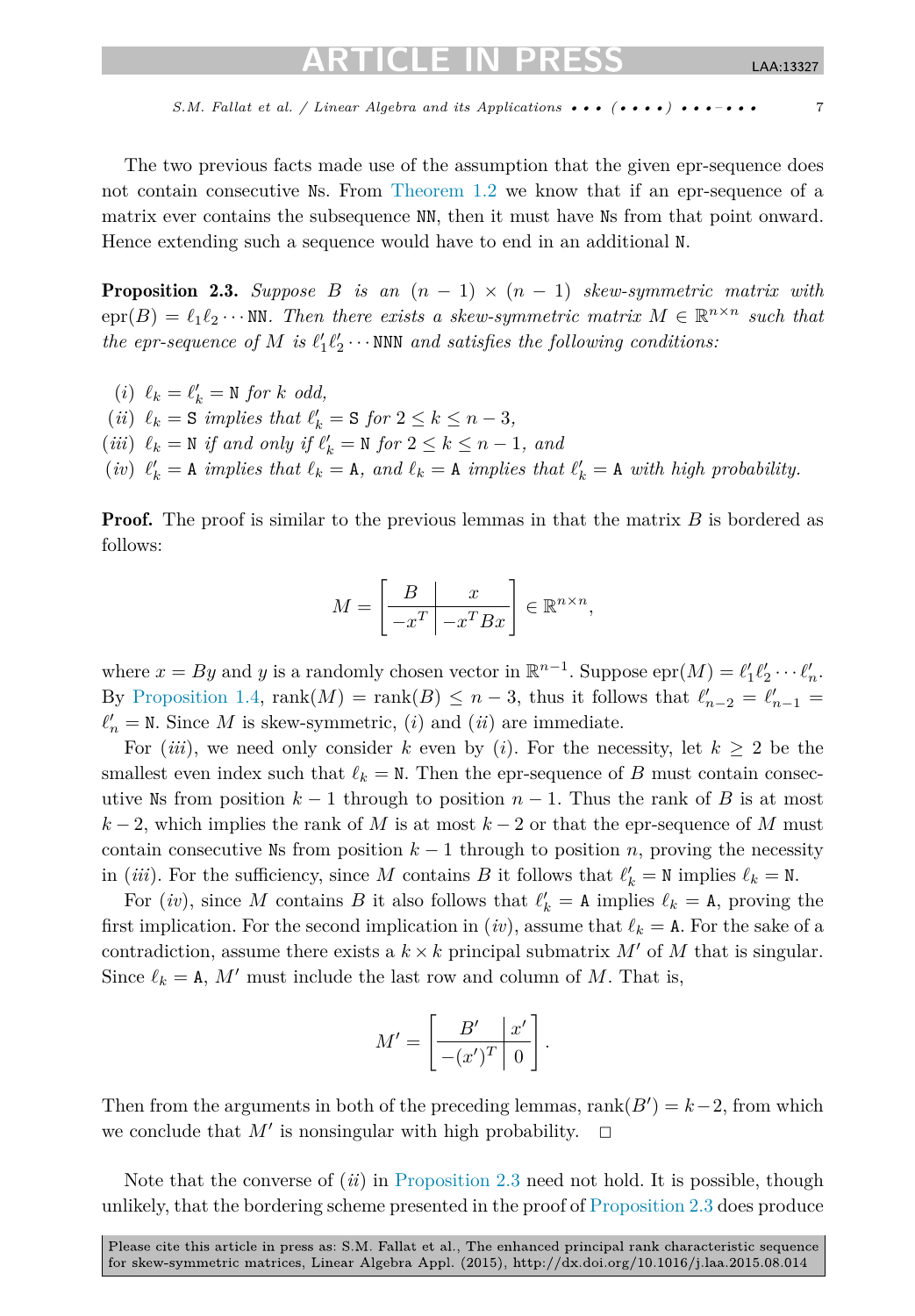<span id="page-7-0"></span>8 S.M. Fallat et al. / Linear Algebra and its Applications  $\cdots$  ( $\cdots$ )  $\cdots$ - $\cdots$ 

an epr-sequence for which the converse of (*ii*) may not hold. In fact, the following example verifies the condition "with high probability" in statement (*iv*). Consider taking the direct sum of the  $4 \times 4$  matrix *B* that has  $epr(B) =$  NANN (see [Appendix A\)](#page-10-0) with  $O_1$ , which produces a skew-symmetric matrix with epr-sequence NSNNN.

One consequence that can be drawn from the above proposition is that if an eprsequence is observed to contain two or more consecutive Ns, then the only permissible epr-sequence that contains this given sequence must trail in Ns, as seen by [Theo](#page-2-0)[rem 1.2.](#page-2-0) Furthermore, any such extended epr-sequence is attainable from an application of [Proposition 2.3.](#page-6-0) Thus it is reasonable, when extending existing epr-sequences over real skew-symmetric matrices, to assume that such epr-sequences do not contain consecutive Ns, otherwise as already verified, such epr-sequences can only be extended by Ns.

### 3. Main results

In this section we derive a complete characterization of the epr-sequences of real skewsymmetric matrices. We begin by proving some results on such epr-sequences specific to the cases of *n* even or odd.

**Theorem 3.1.** *Suppose n* is even. Assume B is an  $(n-1) \times (n-1)$  real skew-symmetric *matrix* with  $epr(B) = \ell_1 \ell_2 \cdots \ell_{n-1}$  and *having no consecutive* N*s. Then there exists a skew-symmetric matrix*  $M \in \mathbb{R}^{n \times n}$  *such that the epr-sequence of*  $M$  *is*  $\ell_1 \ell_2 \cdots \ell_n$ *, where*  $\ell_n = A$  *and a skew-symmetric matrix*  $M' \in \mathbb{R}^{n \times n}$  *such that the epr-sequence of*  $M'$  *is*  $\ell_1 \ell_2 \cdots \ell_n$ , where  $\ell_n = N$ .

**Proof.** Given the assumed hypotheses, it follows that *M* exists by [Lemma 2.2](#page-5-0) and that *M*- exists by [Lemma 2.1.](#page-4-0) Moreover, each lemma shows a constructive way to find a required matrix from a given  $B$ .  $\Box$ 

**Theorem 3.2.** Suppose *n* is odd. Assume *B* is an  $(n-2) \times (n-2)$  skew-symmetric  $matrix\ with\ epr(B) = \ell_1 \ell_2 \cdots \ell_{n-2}$  and *having* no *consecutive* Ns. Then there exist skew*symmetric* matrices  $M_1, M_2, M_3 \in \mathbb{R}^{n \times n}$  *such that their epr-sequences* are *given by each of the following:*

- (a)  $\text{epr}(M_1) = \ell_1 \ell_2 \cdots \ell_{n-2} \text{NN};$
- (b)  $\text{epr}(M_2) = \ell_1 \ell_2 \cdots \ell_{n-2} \text{AN};$  and
- (c)  $\text{epr}(M_3) = \ell_1 \ell_2 \cdots \ell_{n-2} \text{SN}.$

**Proof.** Consider case (a). Using [Lemma 2.1,](#page-4-0) there exists an  $(n-1) \times (n-1)$  skewsymmetric matrix *C* with  $\text{epr}(C) = \ell_1 \ell_2 \cdots \ell_{n-2} \mathbb{N}$ . Now apply [Proposition 2.3](#page-6-0) to establish the existence of *M*1.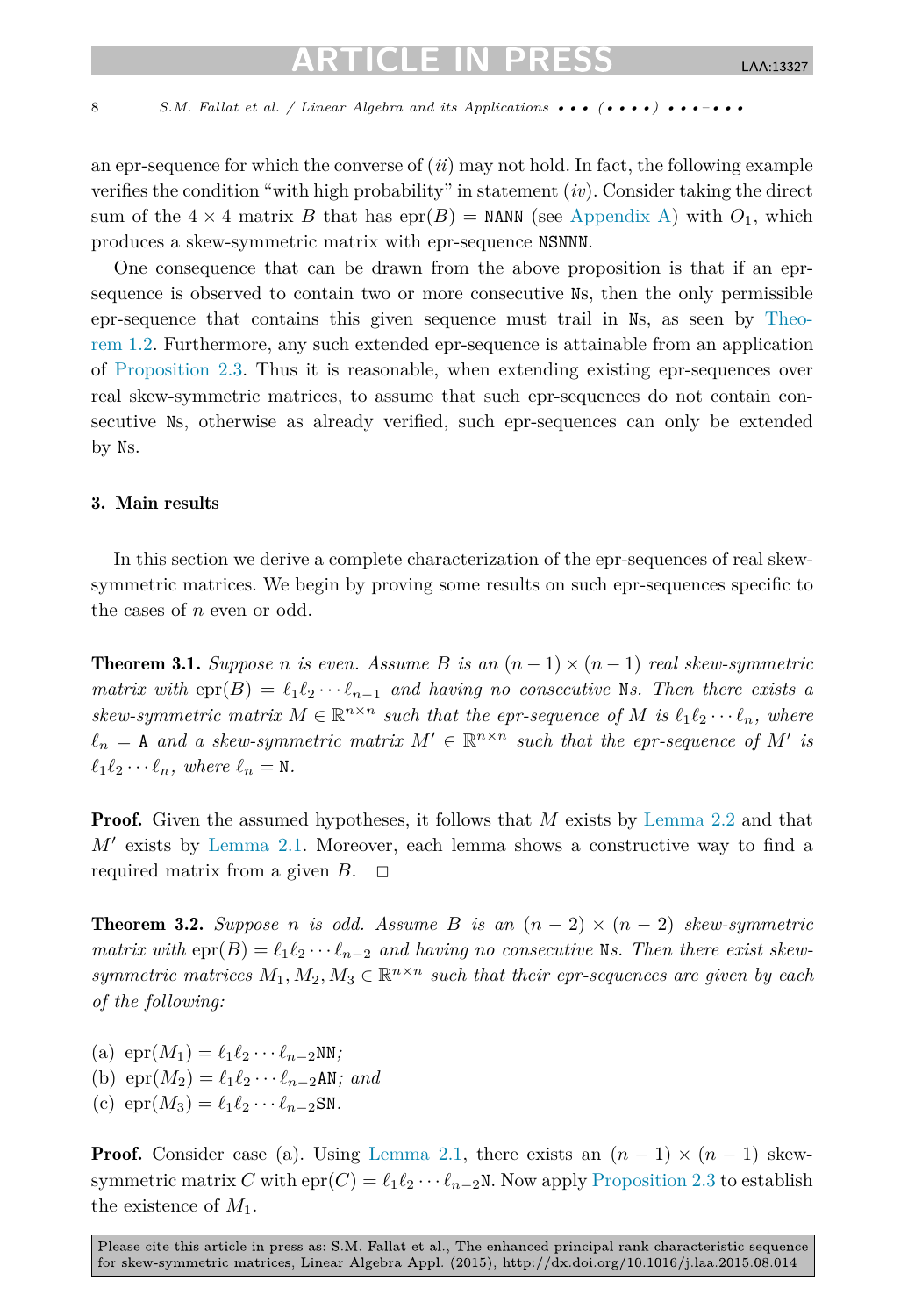## CI E IN

*S.M. Fallat et al. / Linear Algebra and its Applications* ••• (••••) •••–••• 9

<span id="page-8-0"></span>For case (b), apply [Lemma 2.2](#page-5-0) to derive an  $(n-1)\times(n-1)$  skew-symmetric matrix C with  $\text{epr}(C) = \ell_1 \ell_2 \cdots \ell_{n-2}$ A. Since  $\text{epr}(C)$  has no consecutive Ns, apply [Lemma 2.1](#page-4-0) to establish the existence of an  $n \times n$  matrix  $M_2$  with  $\text{epr}(M_2) = \ell_1 \ell_2 \cdots \ell_{n-2}$ AN.

For case (c), begin by using [Lemma 2.1](#page-4-0) to produce an  $(n-1)\times(n-1)$  skew-symmetric matrix *C* with  $epr(C) = \ell_1 \ell_2 \cdots \ell_{n-2}$ N. Observe that, in fact,  $epr(C) = \ell_1 \ell_2 \cdots \ell_{n-3}$ NN, where  $\ell_{n-3} = A$  or S. Hence rank $(C) = n - 3$ . Let

$$
M_3 = \left[\begin{array}{c|c} C & x \\ \hline -x^T & -x^T C x \end{array}\right] \in \mathbb{R}^{n \times n},
$$

where *x* is a randomly chosen vector in  $\mathbb{R}^{n-1}$ . Then  $M_3$  is skew symmetric and epr( $M_3$ ) =  $\ell'_1 \ell'_2 \cdots \ell'_n$ , where  $\ell'_k = \mathbb{N}$  whenever *k* is odd, and  $\ell'_k = S$  whenever  $\ell_k = S$  and  $2 \leq k \leq$ *n*−3. Further, since *x* was randomly selected, it follows that  $\ell'_{k} = \mathbf{A}$  whenever  $\ell_{k} = \mathbf{A}$  and  $2 \leq k \leq n-3$ , and rank $(M_3) =$ rank $(C)+2 = n-1$ . Hence there exists an  $(n-1)\times(n-1)$ principal submatrix of  $M_3$  that is nonsingular. Since *C* is a singular  $(n - 1) \times (n - 1)$ principal submatrix of  $M_3$ , it follows that  $\ell'_{n-1} = S$ .  $\Box$ 

We are now in a position to state our main result characterizing all of the attainable epr-sequences of real skew-symmetric matrices. Here we prove that the basic necessary conditions on epr-sequences of skew-symmetric matrices are also sufficient.

**Theorem 3.3.** Suppose  $\ell_1 \ell_2 \cdots \ell_n$  is a given sequence of length *n* from  $\{A, S, N\}$ . Then  $\ell_1 \ell_2 \cdots \ell_n$  *is the epr-sequence of a real skew-symmetric matrix if and only if the following conditions hold:*

 $(i) \ell_k = \mathbb{N}$  *for k odd,*  $(iii)$  *if*  $\ell_s = \ell_{s+1} = \mathbb{N}$ *, then*  $\ell_t = \mathbb{N}$  *for all*  $t \geq s$ *, and*  $(iii) \ell_n \in \{A, N\}.$ 

**Proof.** We have already established that conditions  $(i)$ – $(iii)$  are necessary. To establish sufficiency, assume  $\ell_1 \ell_2 \cdots \ell_n$  is a given sequence of length *n* from  $\{A, S, N\}$  that satisfies conditions (*i*)–(*iii*).

If this sequence contains consecutive Ns, consider the smallest *k* for which  $\ell_k$  =  $\ell_{k+1} = N$ . Then applying [Proposition 2.3](#page-6-0) as often as needed will produce a real skewsymmetric matrix *M* such that  $\text{epr}(M) = \ell_1 \ell_2 \cdots \ell_{k-1} \mathbb{N} \cdots \mathbb{N}$ .

Otherwise, we consider a proof by induction on *n*. From [Table 1](#page-4-0) in Section [1.1](#page-1-0) and the examples in [Appendix A,](#page-10-0) the result holds for sequences of length up to 6. So assume that (*i*), (*ii*), (*iii*) hold for all such sequences of length at most  $n - 1$ . Let  $\ell_1 \ell_2 \cdots \ell_n$ be a given sequence of length *n* from  $\{A, S, N\}$  that satisfies conditions  $(i)$ – $(iii)$ , where the possible only occurrence of NN may be at the end of the sequence  $\ell_1 \ell_2 \cdots \ell_n$ , i.e.,  $\ell_{n-1} = \ell_n = N.$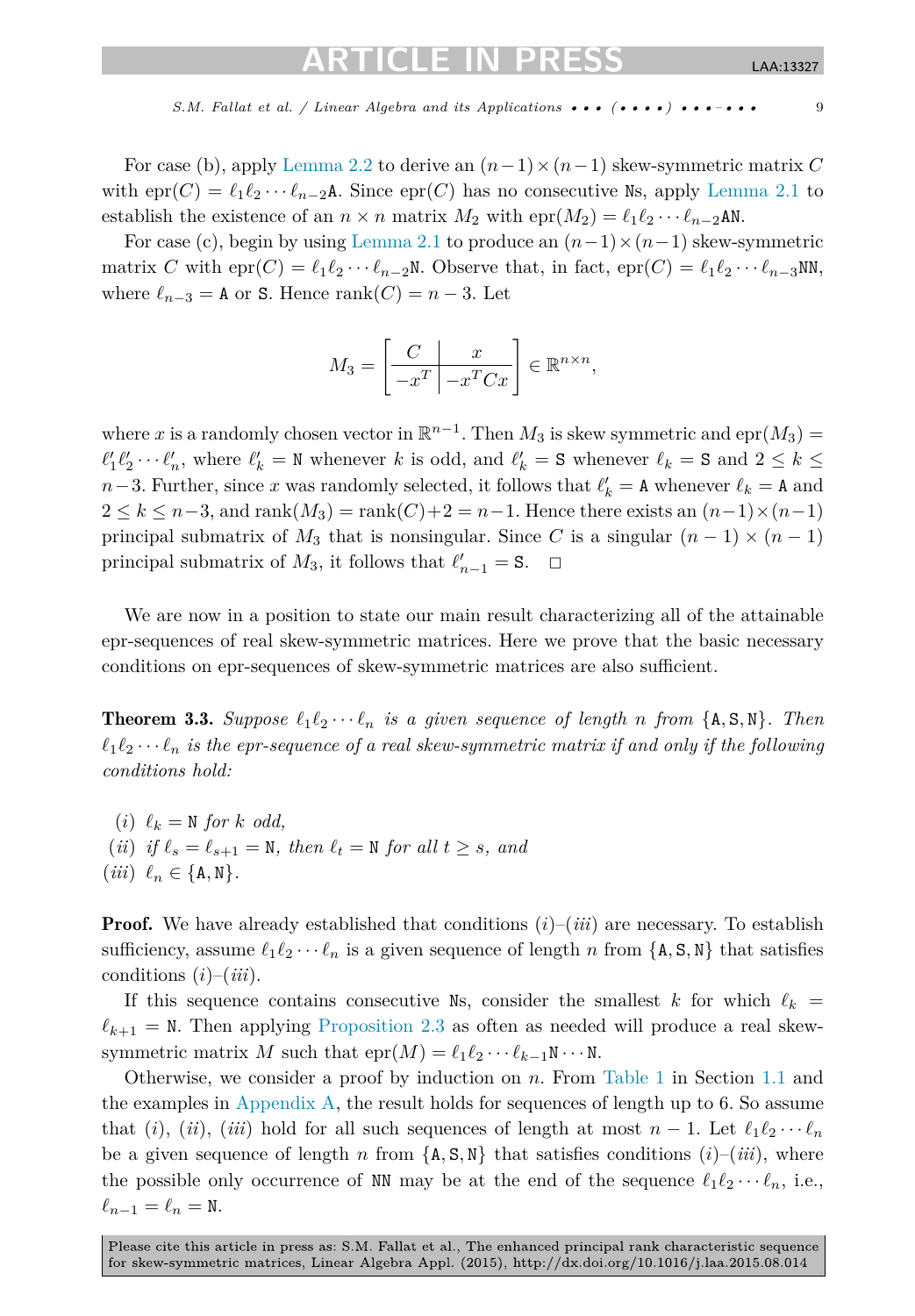## TICLE IN PI

#### 10 *S.M. Fallat et al. / Linear Algebra and its Applications* ••• (•••••) •••–•••

Case 1: Assume *n* is even. Then by the induction hypothesis, the sequence  $\ell_1 \ell_2 \cdots \ell_{n-1}$ of length  $n-1$  from  $\{A, S, N\}$  can be realized as the epr-sequence of an  $(n-1) \times (n-1)$ real skew-symmetric  $M$ . Using [Theorem 3.1,](#page-7-0) there exist  $n \times n$  skew-symmetric matrices *M*<sub>1</sub> and *M*<sub>2</sub> such that  $\text{epr}(M_1) = \ell_1 \ell_2 \cdots \ell_{n-1} \mathbb{N}$  and  $\text{epr}(M_2) = \ell_1 \ell_2 \cdots \ell_{n-1} \mathbb{A}$ , which completes the proof for *n* even.

Case 2: Assume *n* is odd. Then by the induction hypothesis, the sequence  $\ell_1 \ell_2 \cdots \ell_{n-2}$ of length  $n-2$  from {A, S, N} can be realized as the epr-sequence of an  $(n-2) \times (n-2)$  real skew-symmetric *M*. Since the sequence  $\ell_1 \ell_2 \cdots \ell_n$  satisfies conditions  $(i)$ – $(iii)$ , it follows that

$$
\ell_1 \ell_2 \cdots \ell_n = \begin{cases} \ell_1 \ell_2 \cdots \ell_{n-2} \text{NN} & \text{or} \\ \ell_1 \ell_2 \cdots \ell_{n-2} \text{SN} & \text{or} \\ \ell_1 \ell_2 \cdots \ell_{n-2} \text{AN}. \end{cases}
$$

By [Theorem 3.2,](#page-7-0) all three such sequences are realizable by an  $n \times n$  skew-symmetric matrix, which completes the proof in this case.

Hence, by induction, the sequence  $\ell_1 \ell_2 \cdots \ell_n$  is the epr-sequence of an  $n \times n$  real skew-symmetric matrix.  $\square$ 

It follows from the above theorem that for real skew-symmetric matrices, any eprsequence that satisfies the three stated conditions is attainable. This is in contrast to the case of real symmetric and Hermitian matrices for which many epr-sequences are forbidden [3, [Section 2\].](#page-11-0) For example, no such matrix can have NSA in its epr-sequence, and the sequence NAN is not attainable by any  $3 \times 3$  real symmetric matrix but is attainable by the skew-symmetric matrix  $F_3$ . In fact there is no known characterization of all attainable epr-sequences for real symmetric or Hermitian matrices, whereas the result of [Theorem 3.3](#page-8-0) gives such a characterization for real skew-symmetric matrices. In addition, it might be interesting to consider if [Theorem 3.3](#page-8-0) holds over the field of rational numbers. A similar open question comparing principal rank characteristic sequences over the reals versus over the rationals is posed in [\[1\].](#page-11-0)

Recall that a complex matrix *C* is *skew-Hermitian* if  $C = -C^*$ . Here we note that the skew-Hermitian epr-problem is equivalent to the complex Hermitian epr-problem as considered in [\[3\].](#page-11-0) To see this, observe that if *C* is skew-Hermitian, then  $B = iC$  is Hermitian. Moreover, since  $epr(C) = epr(B)$ , it follows that any attainable epr-sequence over complex Hermitian matrices is an attainable epr-sequence over complex skew-Hermitian matrices and conversely.

#### Acknowledgements

This research was initiated when the first author visited the University of Victoria to deliver a PIMS distinguished lecture in the Department of Mathematics and Statistics. All of the authors acknowledge and thank the Pacific Institute for the Mathematical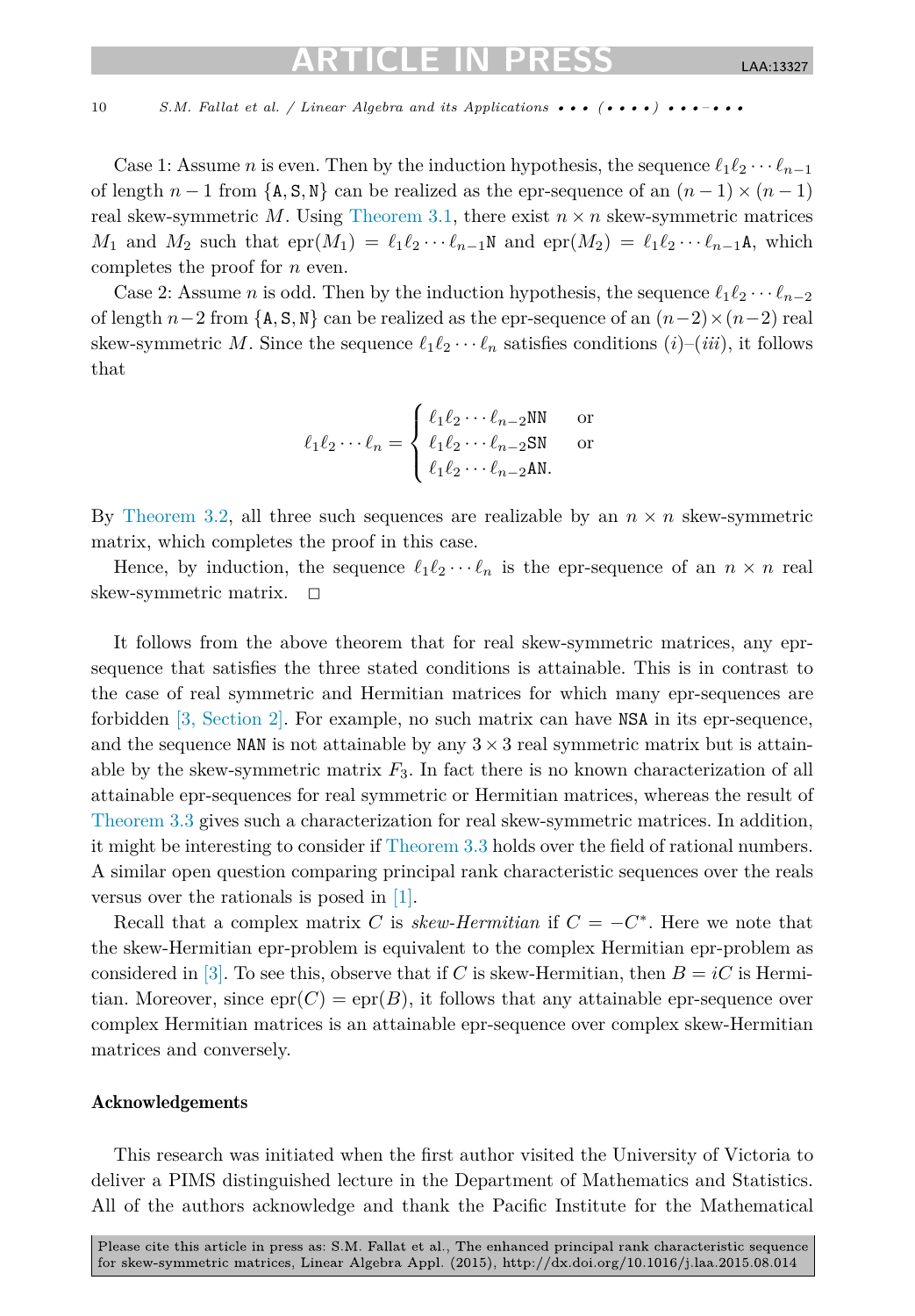<span id="page-10-0"></span>Sciences (PIMS) for continuing to support mathematics throughout Canada. We thank the anonymous referee for carefully reading a previous version and for the constructive suggestions which led to improvements of this manuscript.

## Appendix A

Examples illustrating the claims in [Table 1](#page-4-0) follow (the zero matrix is omitted).

 $n = 2$ : epr $(T_2) = N$ A.  $n = 3$ : epr $(F_3) =$  NAN, epr $(T_3) =$  NSN.  $n = 4$ : epr $(F_4) =$  NANA, epr $(S_4) =$  NSNN, epr $(T_4) =$  NSNA. Let  $B =$  $\sqrt{ }$ ⎢ ⎢ ⎢ ⎣ 0 112 −1011 −1 −1 0 −1  $-2$   $-1$  1 0 ⎤  $\Big\}$ . Then  $epr(B)$  = NANN. Note that *B* is obtained by bordering  $F_3$  with a vector x in the column space of  $F_3$ .  $n = 5$ : epr $(F_5)$  = NANAN, epr $(S_5)$  = NSNNN, epr $(T_5)$  = NSNSN. Let  $B =$  $\lceil$  $\blacksquare$ 0 112 3  $-1$  0 1 1 2 −1 −1 0 −1 −1  $-2$   $-1$  1 0 1 −3 −2 1 −1 0 ⎤  $\blacksquare$ . Then  $epr(B)$  = NANNN. Note that *B* is ob-

tained by bordering the last example for  $n = 4$  with a vector x in its column space.

Let 
$$
B = \begin{bmatrix} 0 & 1 & 1 & 0 & 0 \\ -1 & 0 & 1 & 0 & 0 \\ -1 & -1 & 0 & 1 & 1 \\ 0 & 0 & -1 & 0 & 1 \\ 0 & 0 & -1 & -1 & 0 \end{bmatrix}
$$
. Then  $epr(B) = NSNAN$ .  
\nLet  $B = \begin{bmatrix} 0 & 1 & 1 & 2 & 1 \\ -1 & 0 & 1 & 1 & 1 \\ -1 & -1 & 0 & -1 & 1 \\ -2 & -1 & 1 & 0 & 1 \\ -1 & -1 & -1 & -1 & 0 \end{bmatrix}$ . Then  $epr(B) = NANSN$ .  
\n $n = 6$ :  $epr(F_6) = NANANA$ ,  $epr(S_6) = NSNNNN$ ,  $epr(T_2 \oplus T_2 \oplus O_2) = NSNSNN$ ,  
\n $epr(T_6) = NSNSNA$ .  
\n $\begin{bmatrix} 0 & 1 & 1 & 1 & -1 \\ 0 & 0 & 1 & 1 & -1 \\ 0 & 0 & 1 & 1 & -1 \end{bmatrix}$ 

Let 
$$
B = \begin{bmatrix} 0 & 1 & 1 & 1 & 1 & 1 \\ -1 & 0 & 1 & 1 & 1 & 1 \\ -1 & -1 & 0 & 1 & -1 & 1 \\ -1 & -1 & -1 & 0 & -2 & 1 \\ -1 & -1 & 1 & 2 & 0 & 1 \\ 1 & -1 & -1 & -1 & -1 & 0 \end{bmatrix}
$$
. Then  $epr(B) = NANSNN$ .